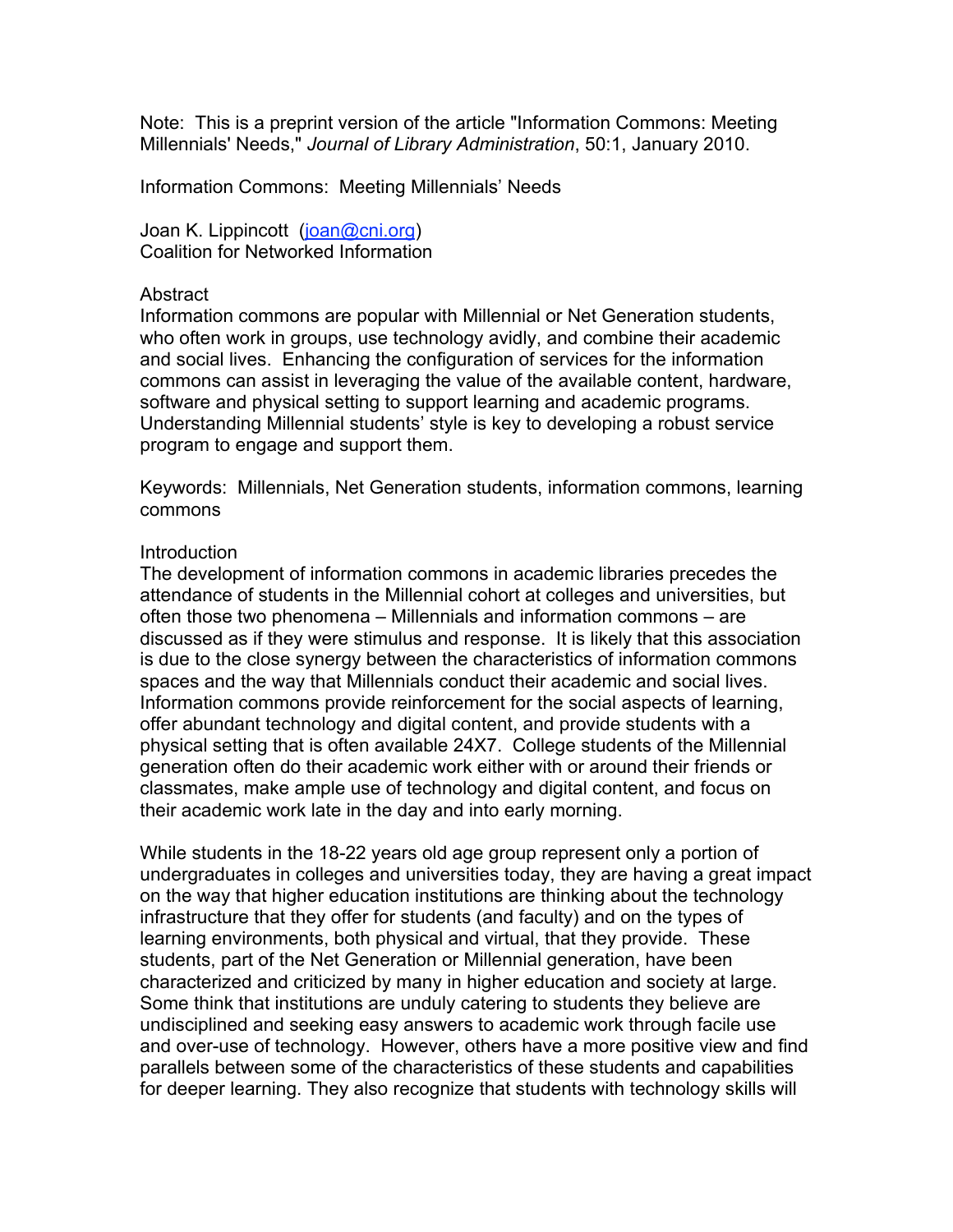often be sought after in the job market of their chosen profession. The more that libraries can promote a close connection between digital content, technology, and academic and professional work, the better they can contribute to the education and job readiness of their students. As librarians plan information commons or refresh their existing commons, they need to think carefully about how to provide the best learning environment, linking the physical space, technology, library services, and content to Millennial users' educational needs and work style. (Lippincott, 2005)

### Millennials – Who Are They and What Do They Want?

Many authors have written about a generation variously labeled Millennials, Net Generation, Gen Y, or Digital Natives and have portrayed the habits and style of this group who grew up with technology from their earliest years. (Prensky, 2001; Oblinger and Oblinger, 2005; Palfrey and Gasser, 2008) This generation, born between 1982 and1991, includes students currently enrolled in colleges and universities, recent graduates, and future college students. While some may believe that the characterization of an entire generation constitutes a stereotype or is just plain erroneous, others accept that there are some common ways in which many of this current generation of students are different from those who came before. Drawing on many authors, a recent book describes some of the Millennials' attributes in a way that is particularly relevant for libraries: "They are joined by a set of common practices, including the amount of time they spend using digital technologies, their tendency to multitask, their tendency to express themselves and relate to one another in ways mediated by digital technologies, and their patterns of using the technologies to access and use information and create new knowledge and art forms." (Palfrey and Gasser, 2008, p. 4) Libraries need to understand the style of their Net Generation students in order to provide environments conducive to engagement and learning; these include how libraries present access to their collections and licensed materials, how they instruct students, how they promote services, and how they configure their spaces.

Marc Prensky, a leading writer in this area, contends that the brains of Millennials actually work differently than those of individuals of earlier generations, as a result of their intense activity with video games and other digital media. This distinction results in their speed with technology, their multi-tasking capabilities, and their interest in interactive information products. (Prensky, 2001) The Pew Internet and American Life Project reports that 50% of individuals ages 18-32 do play some type of online game and even more, 78% of online teens 12-17, play online games. (Jones & Fox, 2009) While we may not have complete understanding of whether or not the brains of our college students of today process information differently than earlier generations, most use technology daily for a multitude of purposes. For example, 98.5% of college students own a computer, 85.2% interact with Facebook or a social networking site, generally daily, and 91.9% say they use Powerpoint software frequently. (Salaway & Caruso, 2008)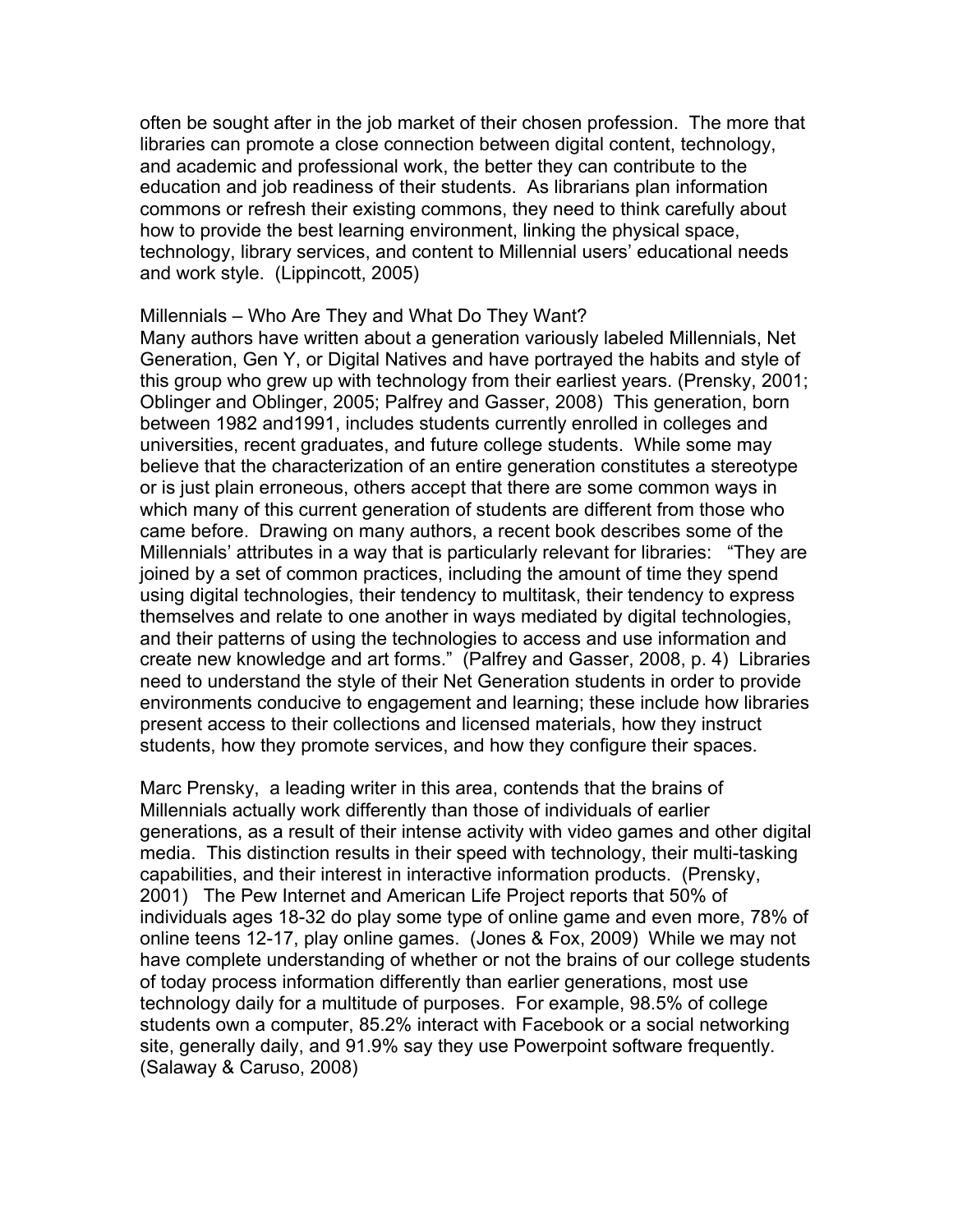Many public service librarians believe that they have a good idea of what kinds of spaces, technologies, and services their students need in an information commons, but one of the most important things a library can do as part of its planning process is to conduct some type of needs assessment of its student population. It is important to collect information on the actual needs of students and not just on needs perceived by librarians, who are frequently from a different generation. There are many needs assessment models available, and some institutions that have notable efforts include the University of Rochester, Georgia Institute of Technology, University of Massachusetts, Amherst, Ohio University (focusing on technology and services), and New York University (focusing on graduate students). The Association of Research Libraries (ARL) has released a compendium of needs assessment techniques aimed at assisting college and university librarians to better understand their user communities. (Stuart, 2008) Staff at the University of Rochester are well-known for the anthropological approaches to studying students they employed as they prepared for a library renovation. They studied students in a holistic manner, focusing broadly on how they did academic work and not just on how they used the library. They noted "a new philosophy of 'don't guess, just ask' has helped us place our students in the center of our design process, whether the objective is a service, website design, or facility renovation. Consequently, we can say with confidence that our academic library is aligned with the needs of our Net Generation students." (Gibbons, 2007, p. 98) Librarians are often surprised by some of the attitudes and priorities of students, such as their tolerance of noise in designated areas, etc. (Designing, 2006)

In addition, it is important to consider the needs of all students, including returning students (older adults) and other groups with particular needs, such as commuter students, foreign students, or students with disabilities in the information commons planning process. An information commons is often comprised of a variety of space configurations, and some separate areas may be needed to address the needs of specific user groups.

# The Information/learning Commons Model

A new type of facility emerged in some academic libraries in the early 1990s, notably at the Leavey Library of the University of Southern California (USC) and the University of Iowa. These physical spaces, called Information Commons at USC and Information Arcade at Iowa, offered users a wide range of hardware and software, unlike most academic libraries of that time, and provided service desks staffed by individuals from both the library and information technology campus units, enabling them to handle a wide range of questions and problems. In addition, the physical spaces were arranged to encourage collaboration and information sharing; they were not the typical quiet library spaces of that era. These facilities sparked great interest by other academic libraries in converting some traditionally configured library spaces into similar collaborative, technologyenabled facilities, often called information commons.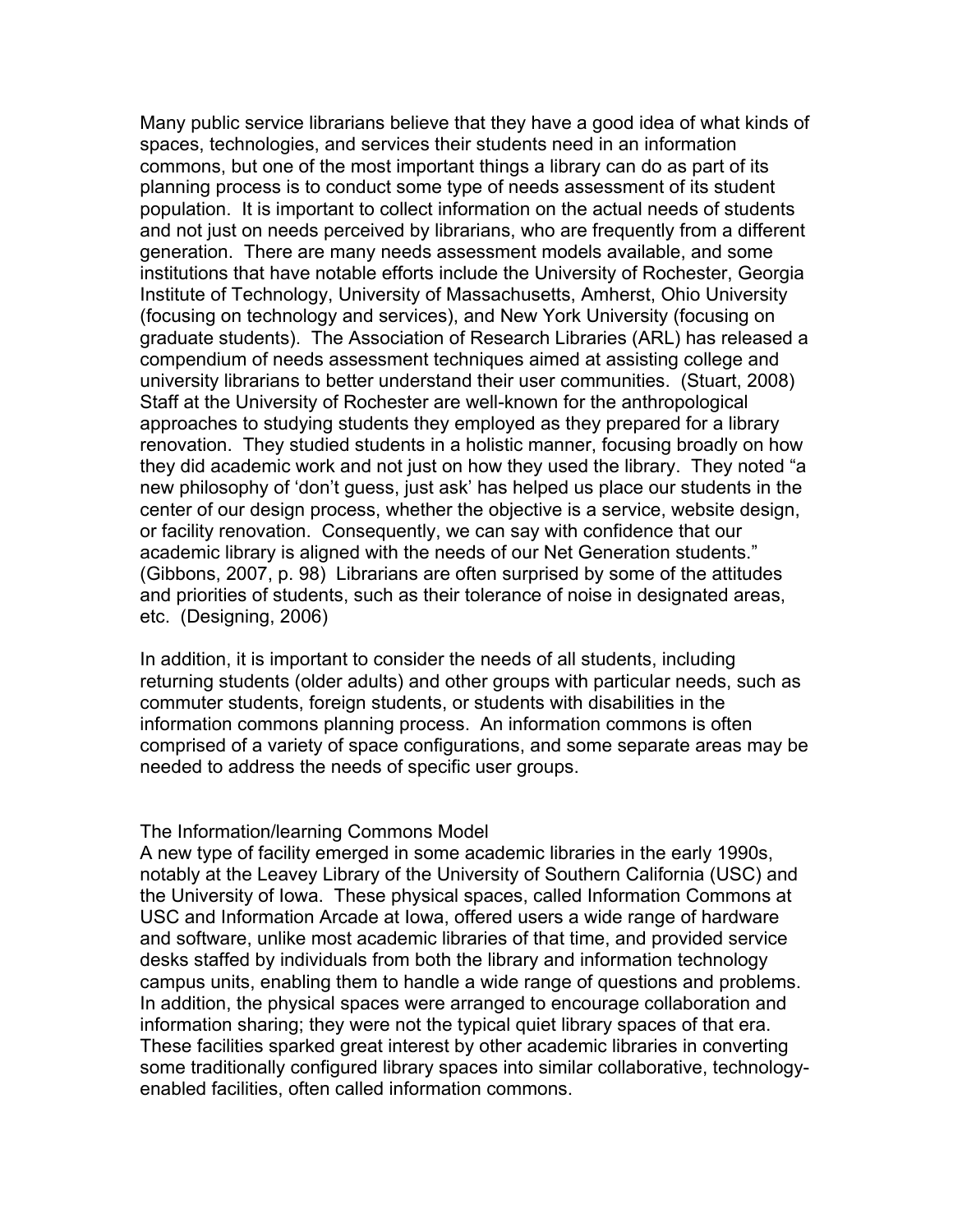I use the terms information commons, learning commons, and commons interchangeably since there does not seem to be a generally agreed upon definition of each variation of terminology. In fact, some libraries that eschew the "commons" terminology have facilities that most would identify as information or learning commons. While some believe that it is important to use the term "learning commons" in contrast to "information commons" to identify these new spaces, there is an argument that the particular value of these facilities in the overall learning process and their specific connection to libraries is to reinforce the link between information and learning. (Lippincott, 2006; Lippincott, 2009)

A well-respected voice in this arena, Beagle states "*Information Commons* is used to denote a new type of physical facility or section of a library specifically designed to organize workspace and service delivery around an integrated digital environment and the technology that supports it." (Beagle, 2006, p. 3) He situates the physical information commons within a context of a virtual commons, offering electronic resources and services, and a cultural commons, which is a socio-political concept that embraces such values as shared knowledge and free speech. In addition, he states "the true promise of the Learning Commons model lies in its interweaving of collaborative social resources with enhanced physical spaces, digital toolsets, and expert human support." (Beagle, 2006, p. 35)

As librarians plan for a new commons or revisit an existing commons, aligning the vision statement and goals of the facility to student learning and the needs of Millennials can be a profitable exercise. For example, the California State Polytechnic University's commons' goals are commensurate with some important principles related to Millennials and learning. "…this flexible, multiuse space accommodates teaching with technology, promotes cross-disciplinary social interactions that encourage academic and intellectual pursuits, promotes collaborative projects, and creates a sense of community where students and faculty both contribute to and benefit from a knowledge creation and dissemination process." (California, 2009, p. 76)

While it may seem obvious that libraries should have a clear conception of what they hope to accomplish by implementing the information commons model, one study found that only 65% of respondents indicated that their project was influenced by an overall vision statement. (Bennett, 2003) Often there is a rush to figuring out the physical layout of the space and the choosing of equipment and furniture rather than an initial focus on vision and goals. This is a missed opportunity and can lead to consequences down the road. In particular, services to support learning with digital content and technology may not be adequately aligned with the new facility's resources.

The Social Aspects of Learning and the Information Commons There are a variety of ways to reinforce the social aspects of learning in the information commons. Millennial students blend their in-person interactions and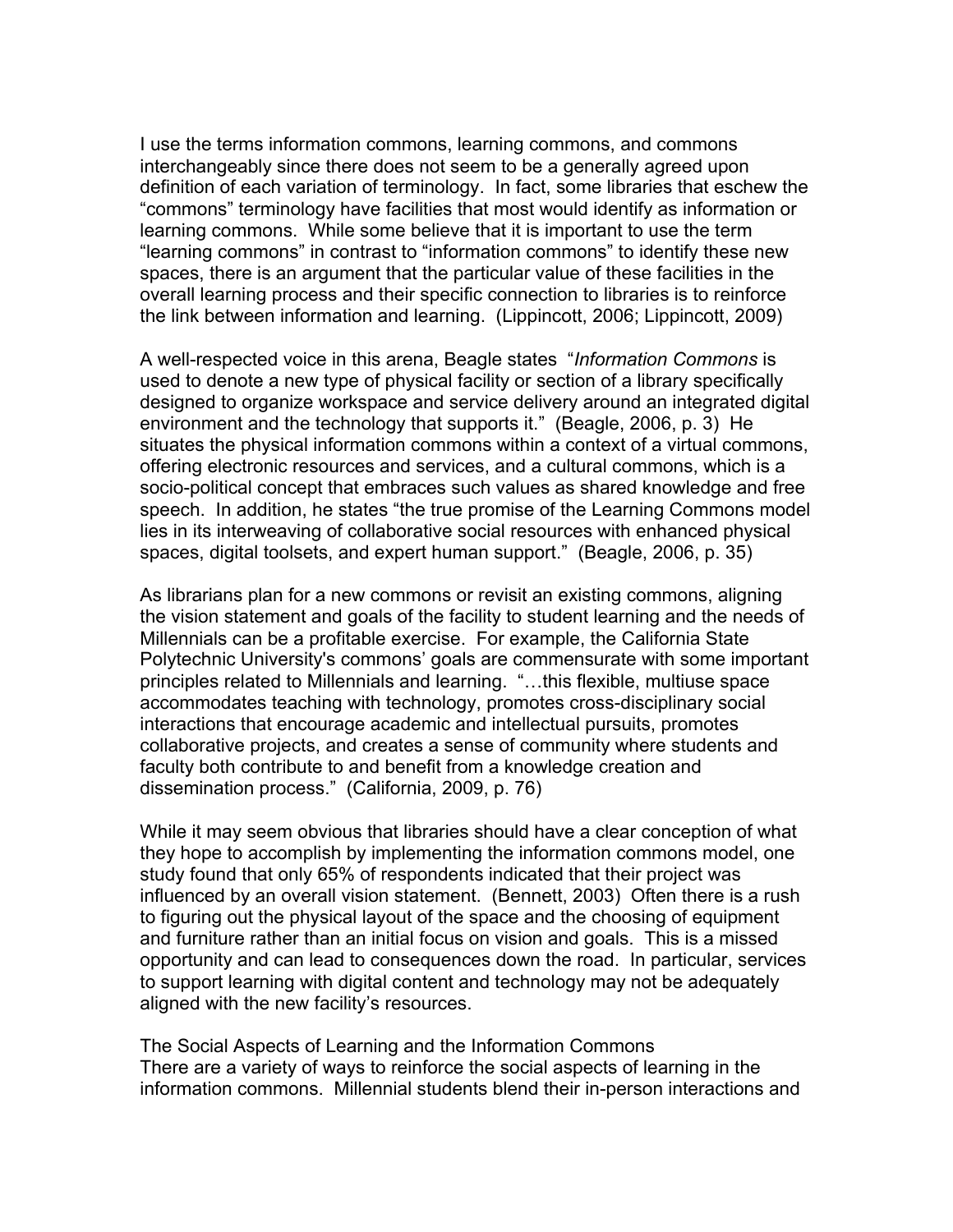their virtual interactions in a way that is uncommon for individuals from older generations. (Palfrey & Gasser, 2008) For example, they may be working together in a small group in the commons while interacting with some other students via instant or text messaging, video chat, or other mechanisms. The ubiquity of technology and tacit permission to talk in the library encourage this combination of simultaneous interactions and make the information commons collaborative spaces appealing to Millennial students.

Malcolm Brown draws connections between some traits of Net Generation students, learning theory principles, and learning space and information technology applications. For example, he links the Net Generation proclivity for group activity and interaction to the learning principles of collaborative, supportive learning with compelling and challenging material. He suggests that social learning can be supported through small group work spaces (interaction among peers) as well as access to experts (interaction between faculty or professionals). The physical spaces may also offer workstations that provide some applications that support the social aspects of learning, including instant messaging or chat, virtual whiteboards, shared screens, and a wide variety of resources to challenge students' imaginations. (Brown, 2005) Information commons meet his criteria for spaces that support group activity and collaborative learning; they provide hardware and software that promote learning in a group context, they have physical configurations where groups can comfortably work, they have easy access to challenging content resources, and they usually provide access to experts (from both library and information technology units) to assist with learning.

The access to experts noted by Brown above can include access to librarians, yet many academic libraries are finding that their reference statistics are plummeting as more students find their own information, unaided, online. The information commons can serve as a mechanism to reinforce access to information professionals. At times, Millennials are accused of withdrawing from in-person social interactions and indulging themselves in endless online connections with their peers. However, most Millennials want a blend of inperson and online interactions and find real value in making connections with people through peer or other networks. Some say that they might make more use of reference services if there were expanded promotion. (Connaway et. al., 2008) This demonstrates two important considerations when developing services for the information commons: personal connections between library staff and users and promotion of library services. Librarians and other staff can provide various types of in-person and virtual reference service at an information commons service point and can also promote their services in ways that will engage Millennials. An excellent model for surveying students about their use of and potential interest in technologies for library applications is provided by a study at Ohio University. (Booth, 2009) Some colleges have printed cards that look like baseball trading cards for each reference librarian, complete with photo, areas of specialization and contact information. Other librarians provide online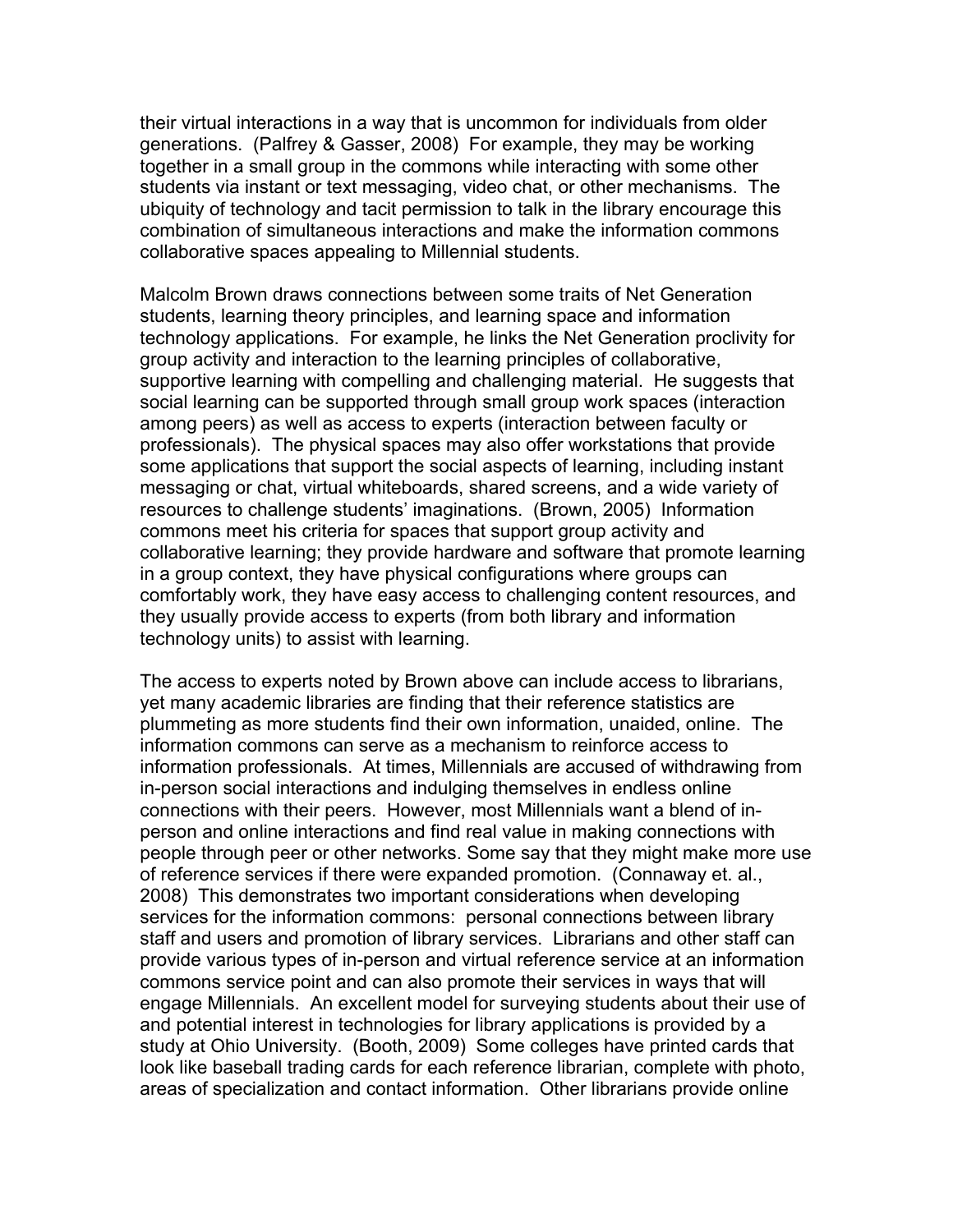video introductions to themselves on the library website and/or YouTube; some librarians provide their Facebook contact information as a mechanism for followups to information literacy class sessions. These methods emphasize the opportunity to have a personal connection with a librarian, which is important for many Millennials. No single mode of service will address the style of all Millennial students; librarians will need to experiment with a variety of options and assess their effectiveness.

There is a distinction between the use of the information commons by students for *socializing* and the use of the commons for *learning in a social context*, although at times the two can be intertwined. Socializing in the information commons connotes activities in which students can congregate to chat, make plans for non-academic activities, relax on comfortable furniture, or drink coffee in a café while talking with friends. Information commons can be comfortable places for this type of socializing, which may enhance the community aspects of the library and may provide a much-needed venue for relaxed socializing by some student groups, such as commuters. The information commons can also support the social aspects of learning. Increasingly, educators highlight the importance of interaction between people as a key aspect of learning, whether that interaction is student peer-to-peer, interaction between students and faculty, or interaction between students and members of the community or a professional group. By offering collaborative work space, either in group study rooms or with tables in public areas where talking is clearly encouraged, information commons provide a venue for students to work together on assignments or group projects. In the technology-rich environment of the commons, students can assist each other with technology since interaction is a built-in part of the environment. Even cafes can promote social aspects of learning if they become a venue where students and faculty can have easy impromptu interactions. A challenge for librarians is to ensure that the ambience of the commons and the service program reinforce the area as one for learning, not solely a place to socialize; otherwise the commons would just become a glorified student union or dorm common room facility.

In addition to spaces for socializing and learning in a social context, some information commons also include event spaces that reinforce community. (Wedge & Blackburn, 2009) These types of spaces, for faculty readings or talks, lectures by visiting scholars, concerts, art exhibits, game nights, or even dances, can bring new users into the library and information commons space and serve as a non-threatening way for them to familiarize themselves with the library, its program, and its staff.

In some renovated libraries the social use of spaces has led to concerns about noise and general non-academic socializing. (Bennett, 2003) Ideally, signage should clearly delineate both quiet spaces and academic/social spaces. Gathering input from both Millennial students and those of other generations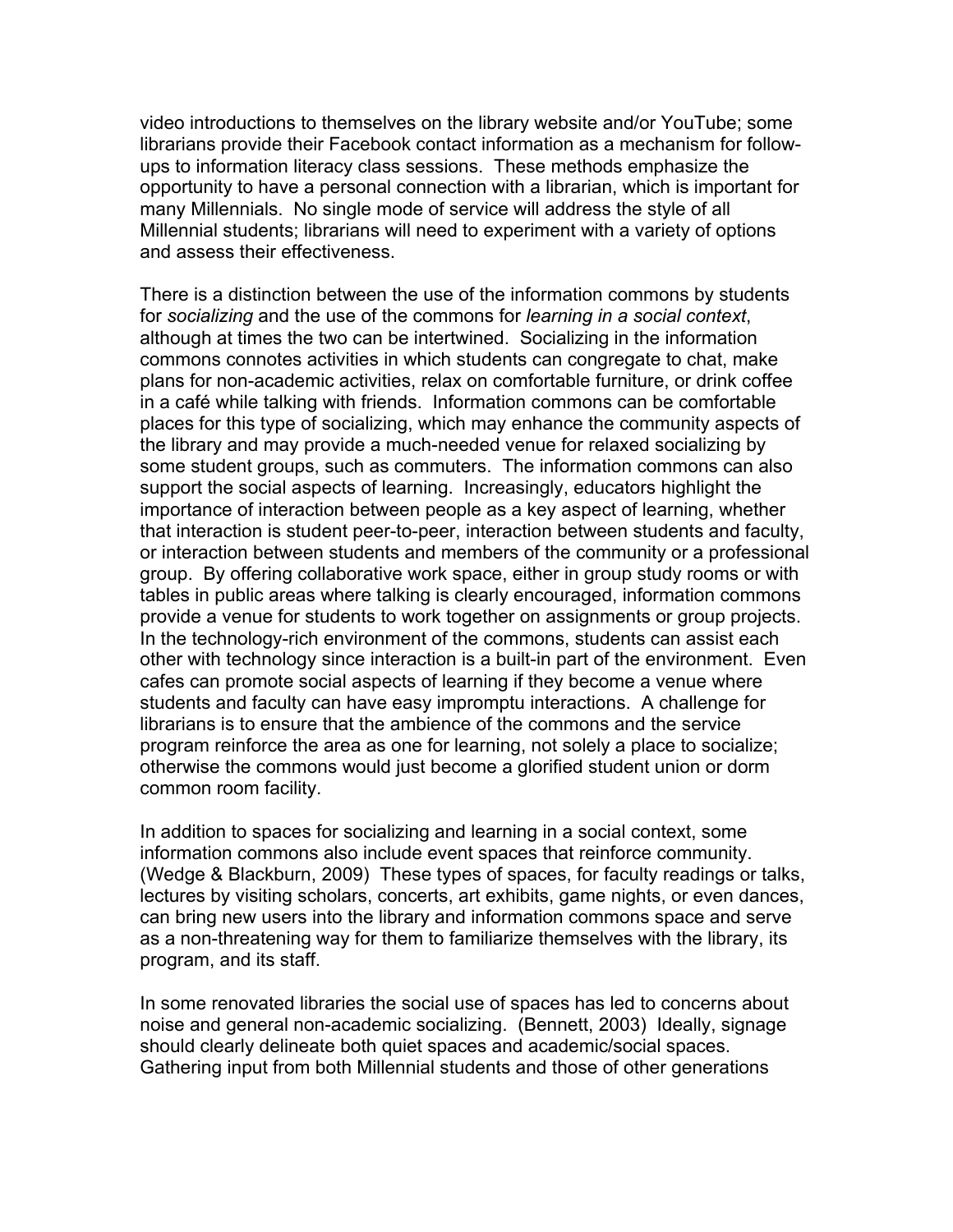early on can assist in identifying the proposed noise level of various spaces and useful mechanisms for conveying that information to library users.

### Technology, Content, and Student Learning

Another important aspect of the information commons for Millennials is the capability it provides them to both access and produce digital content. Through the physical spaces, hardware, software, digital and print collections, and expert help, students can create a wide variety of projects for their classes, including print papers (with embedded images or audio, if desired), Powerpoint presentations, videos, podcasts, charts and spreadsheets, and websites. Technology underlies many aspects of the ways that we conduct academic work today, from using word processors to create text documents to searching online library catalogs and databases to locate information to using multimedia editing software to create a video. Libraries began to offer public access computer terminals several decades ago and since that time, the desire for increased access to technology often seemed insatiable. In response, many libraries developed plans to create information commons or learning commons, which offer an increased number of computer workstations and often access to specialized software. In the commons, librarians often teamed up with campus information technology staff in order to provide services for the increased technology capabilities.

There is debate over how well these Millennial college students use technology generally and digital information resources particularly. While many librarians believe that these students need assistance with information literacy skills, a recent study reveals that a high portion of college students (79.5%) believe that they are very skilled or expert at using the Internet to effectively and efficiently search for information. On the other hand, only 56.4% report that they are very skilled or expert at using the college library and only 37.9% feel proficient in graphics software such as Photoshop or Flash. Only 35.2% of students believe that their instructors understand the IT level of their students and slightly less than half believe that by the time they graduate, the IT they use in their courses will have adequately prepared them for the workplace. (Salaway & Caruso, 2008) Strong liaison between faculty and information commons staff can begin to address some of the lack of skill proficiency of many students. At the University of Pennsylvania's Weigle Information Commons, the staff of the digital media lab have strong relationships with faculty and work closely with the faculty to plan class sessions to address the information and technology needs in a variety of courses and to offer individualized consulting services as part of the commons mode of operation. (David B. Weigle, 2009)

As members of the generation following the Millennials arrive on campus, it is possible that a higher percentage will have a wider range of technology skills than current students. However, faculty, librarians, and information technologists will still have a role to play in facilitating these students' transition to producing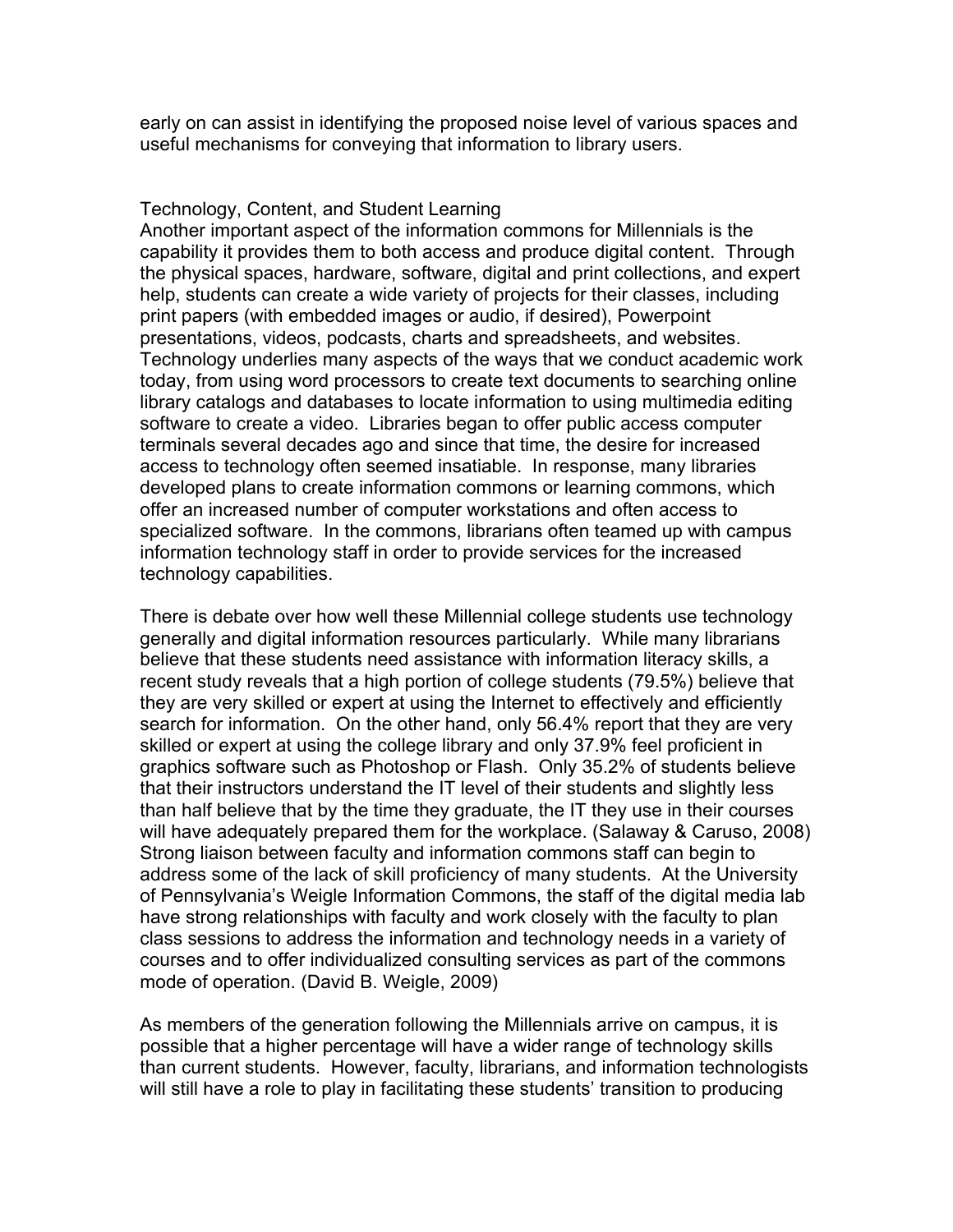digital content suitable for college-level work, and there will still be some disparity in skills in sub-groups of students, whether they are in the traditional college-age cohort or older students. As Palfrey and Gasser write, "Digital Natives will move markets and transform industries, education, and global politics… The biggest concern…is the impact of the participation gap. The digital world offers new opportunities to those who know how to avail themselves of them. These opportunities make possible new forms of creativity, learning, entrepreneurship, and innovation." (Palfrey & Gasser, 2008) Libraries have traditionally played a role in leveling the playing field for their users; students who do not have adequate skills can find assistance at the library; students who do not have adequate resources to purchase materials related to their academic work can borrow them at the library; the information commons can provide an updated model of equalized access to important resources for education for all students.

# Continuous Technology Change

It can be frustrating to an older generation of librarians that Net Generation students adopt and sometimes discard technologies at such a rapid pace. There are also significant strategic planning and budgetary challenges to address in the rapidly changing technology environment. Keeping the information commons and its services current with users' practices will be key to its success. The software available, the hardware replacement cycle, and the ways in which support are offered need continual attention. Gibbons suggests that in order for libraries to keep pace with continual technological change, they need to embrace a research and development (R&D) mindset, which includes a mandate to staff to keep up with new developments in technology and higher education as a core job responsibility (not something on the periphery), have mechanisms in place for experimentation, and maintain a culture and environment that encourages "out of the box" thinking. (Gibbons, 2007)

Librarians will find that there is a need not just for changes in technology over time but for changes in the physical configuration of spaces during any day or semester depending on changing needs; therefore, spaces such as group study rooms that can be configured as small classrooms or practice presentation rooms when needed are desirable. The spaces in the information commons also need to provide variety to accommodate changes in user behavior, both changes when users are doing various types of work (studying vs. multimedia production) and at various points during the year. (Designing, 2006; Wedge & Blackburn, 2009) Net Generation students do not always work in groups or with technology; these students still benefit from some traditionally configured spaces for quiet contemplation and study in libraries.

# The Challenges Ahead

Beautifully renovated library spaces that offer students state-of-the art technology and areas for collaborative work are almost certain to be popular with Net Generation students. However, not all students will have the skills to avail themselves of the available resources and some will not easily seek assistance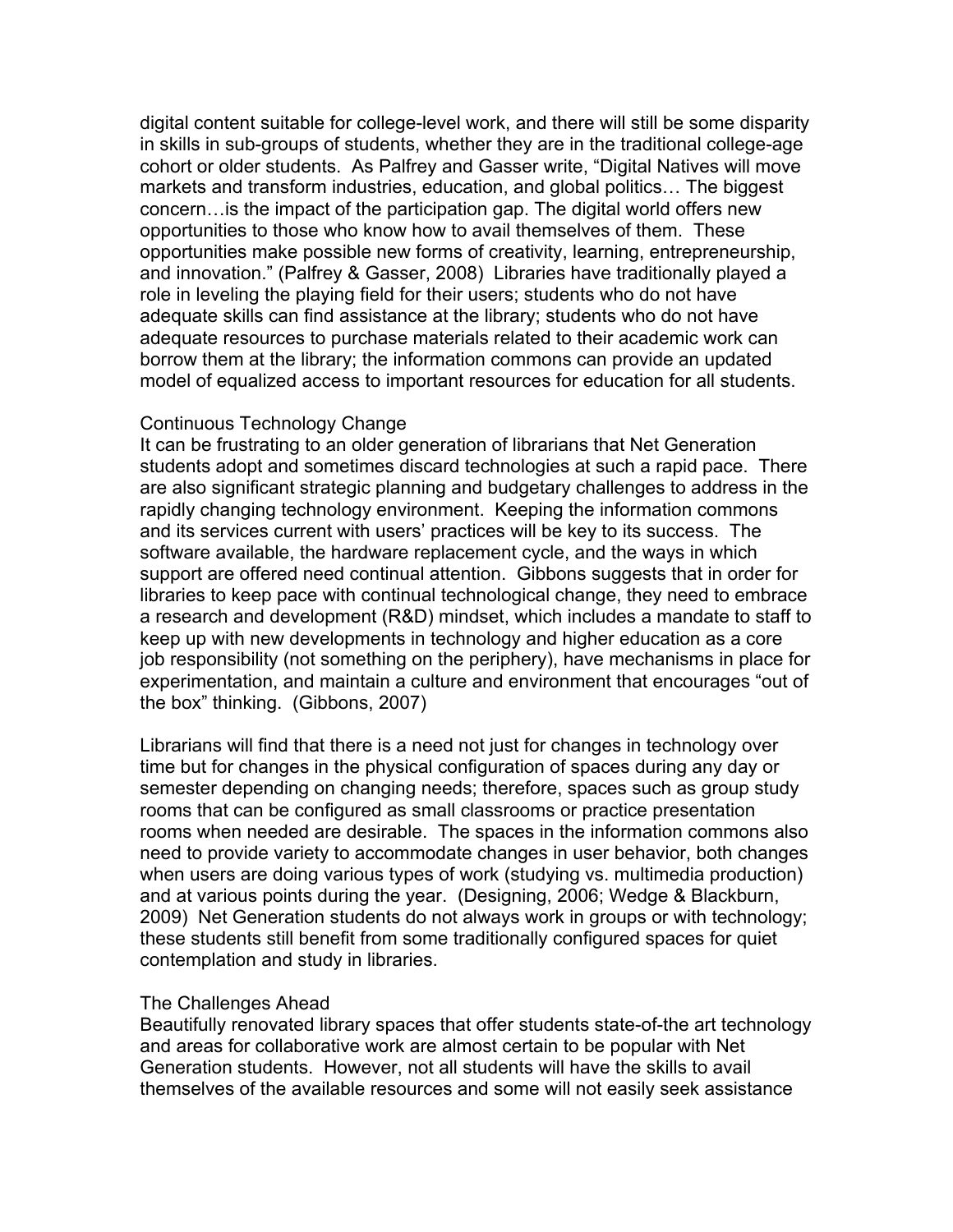from librarians at a service desk. Students may be unaware of the riches the library has to offer to enhance their course projects or general educational growth and they may find the standard library catalogs and databases overwhelming or difficult to master. The end result is that some students will fully exploit the information, technology, and service resources of the commons and others, for various reasons, will not. Millennial students will be expected by future employers to have a certain degree of sophistication with technology and may have an edge in the job market if they can demonstrate to employers that they have created serious academic work that is enhanced through digital content and technologies. Librarians need to consider whether they would be satisfied to offer a heavily used study hall/computer lab to students or whether they want to design a complete learning environment that includes in-person and virtual services to complement the physical space and technology. This enhanced environment would employ a variety of virtual and in-person modes of communication and would promote the resources of the commons in ways that would engage students. The services would enhance students' information, technology, and media literacies and support their academic work. Librarians have an opportunity to help mold some of the existing capabilities of Millennial students into more sophisticated and academically appropriate behaviors, and the information commons provides the environment in which to succeed.

### References

Beagle, D.R. (2006) The Information Commons Handbook. New York: Neal-Schuman.

Bennett, S. (2003) Libraries Designed for Learning. Washington, DC: Council on Library and Information Resources.

Booth, C. (2009) Informing Innovation: Tracking Student Interest in Emerging Library Technologies at Ohio University. Chicago: Association of College & Research Libraries.

http://www.acrl.org/ala/mgrps/divs/acrl/publications/digital/index.cfm

Brown, M. (2005) "Learning Spaces." . In Oblinger, D. and Oblinger, J. (eds.) Educating the Net Generation. Boulder: EDUCAUSE. http://www.educause.edu/educatingthenetgen

California State Polytechnic University Robert E.Kennedy Library. (2009) (Description). In Forrest, C. & Halbert, M., eds. A Field Guide to the Information Commons (pp. 75-79). Lanham, MD: Scarecrow.

Connaway, L.S., Radford, M., Dickey, T.J., Williams, J.D., & Confer, P. (2008) "Sense-making and Synchronicity: Information-seeking Behaviors of Millennials and Baby Boomers." Libri, 58 (2), 123-135.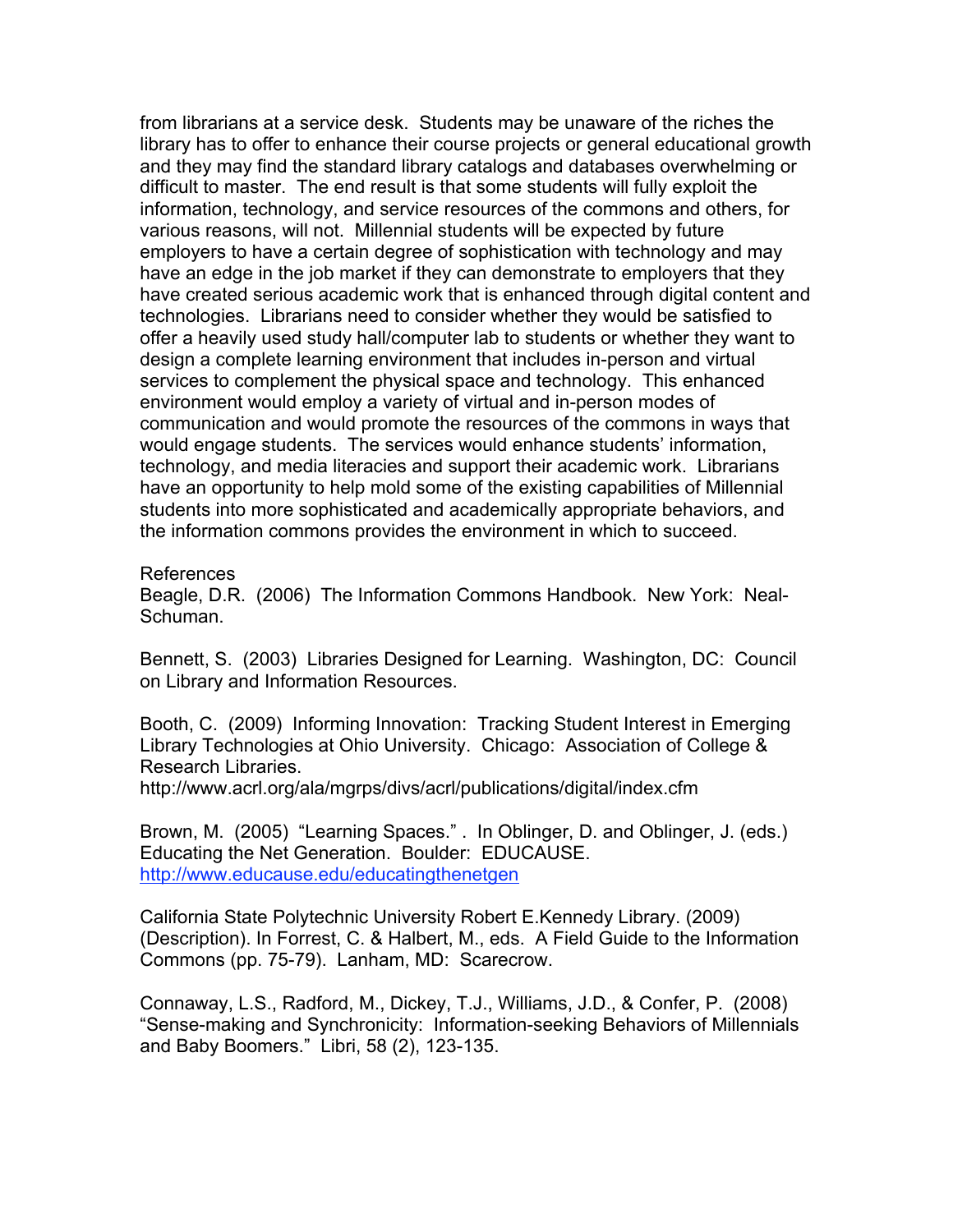David B. Weigle Information Commons. Success Stories (web page) (2009). http://wic.library.upenn.edu/about/success.html

Designing Spaces for Effective Learning. Joint Information Services Committee (JISC). (2006) Bristol, UK: HEFCE. www.jisc.ac.uk/uploaded\_documents/JISClearningspaces.pdf

Gibbons, S. (2007) The Academic Library and the Net Gen Student. Chicago: Amerian Library Association.

Jones, S. & Fox, S. (2009) "Generations Online in 2009." Pew Internet Project Data Memo. Washington, DC: Pew internet & American Life Project. http://www.pewinternet.org/Reports/2009/Generations-Online-in-2009.aspx

Lippincott, J.K. (2009) Information Commons: Surveying the Landscape. In Forrest, C. & Halbert, M., eds. A Field Guide to the Information Commons (pp. 18-31). Lanham, MD: Scarecrow.

Lippincott, J.K. (2006) Linking the Information Commons to Learning. In Oblinger, D. (ed.) Learning Spaces. Boulder: EDUCAUSE. http://www.educause.edu/learningspaces

Lippincott, J. K. (2005) Net Gen Students and Libraries. In Oblinger, D. and Oblinger, J. (eds.) Educating the Net Generation. Boulder: EDUCAUSE. http://www.educause.edu/educatingthenetgen

Oblinger, D. & Oblinger, J. (eds.) (2005) Educating the Net Generation. Boulder: EDUCAUSE.

http://www.educause.edu/educatingthenetgen

Palfrey, J. & Gasser, U. (2008) Born Digital: Understanding the First Generation of Digital Natives. New York: Basic Books.

Prensky, M. (2001) "Digital Natives, Digital Immigrants, Part II: Do They Really Think Differently?" On the Horizon, 9 (6), 1-9. http://www.marcprensky.com/writing/

Salaway, G. & Caruso, J.B. (2008) The ECAR Study of Undergraduate Students and Information Technology. Boulder: EDUCAUSE. http://www.educause.edu/ECAR/TheECARStudyofUndergraduateStu/163283

Stuart, C. (2008) ARL Learning Space Pre-Planning Tool Kit. Washington, DC: Association of Research Libraries. http://www.arl.org/rtl/space/

Wedge, C.C. & Blackburn, J. (2009) Breaking Down Barriers to Working and Learning: Challenges and Issues in Designing an Information Commons. In